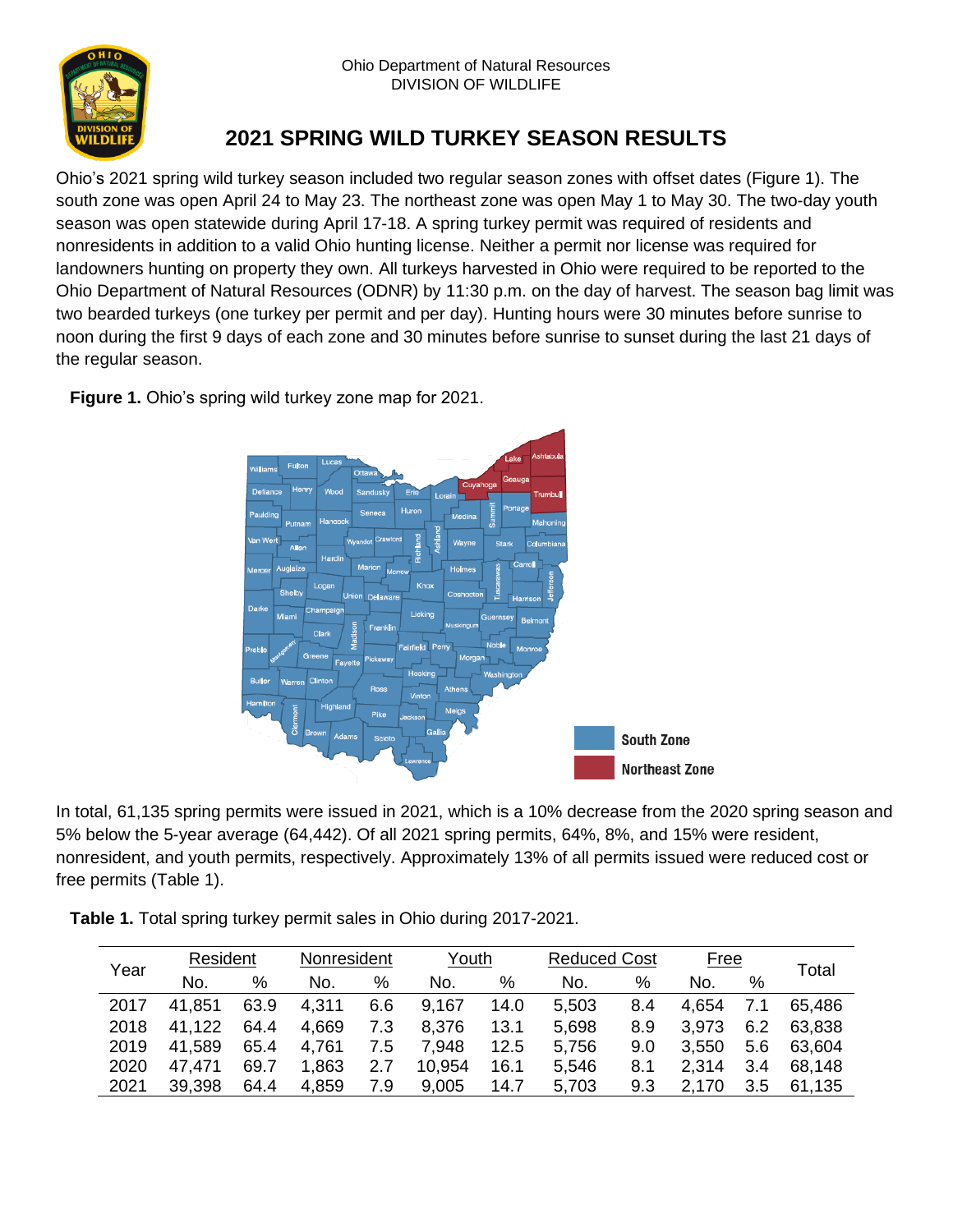Total turkey harvest during Ohio's combined spring hunting seasons was 14,546 in 2021, a decrease of 19% from 2020. Total spring harvest increased annually from 1980-1999, a period when both hunting opportunity and the turkey population were expanding. Spring turkey season opened statewide in 2000. Spring harvest peaked in 2001 and has been relatively stable since (Figure 2). Fluctuation in spring harvest total is largely attributed to annual variation in reproduction and recruitment.





In 2021, a total of 12,722 hunters reported a turkey harvest. Of those, 1,824 (14%) reported harvesting more than one turkey. Most turkey harvest occurred on private land (91%), while 9% of turkey harvest occurred public land. Landowner tags were used to take 3,210 turkeys, or 22% of the total spring harvest.

In 2021, the percentage of adult males in the total harvest was slightly above the 5-year average (82%) while the percentage of juvenile males was slightly below the 5-year average (17%). The percentage of bearded hens in the spring harvest was similar to previous years (Table 2). The percentages of turkeys taken by shotgun, vertical bow (compound, recurve, etc.), and crossbow were similar to 2020 (Table 3). The percentages of harvested male turkeys within specified spur length categories were similar to 2020 (Table 4).

**Table 2.** Summary of spring turkey harvest by turkey type during 2017-2021 in Ohio.

| Year |        | Adult male |       | Juvenile male |     | <b>Bearded female</b> |        |  |
|------|--------|------------|-------|---------------|-----|-----------------------|--------|--|
|      | No.    | %          | No.   | %             | No. | %                     | Total  |  |
| 2017 | 15,401 | 73.0       | 5,426 | 25.7          | 270 | 1.3                   | 21,097 |  |
| 2018 | 20,045 | 88.6       | 2,286 | 10.1          | 281 | 1.2                   | 22,612 |  |
| 2019 | 15,521 | 81.3       | 3,306 | 17.3          | 261 | 1.4                   | 19,088 |  |
| 2020 | 14,875 | 83.1       | 2,686 | 15.0          | 333 | 1.9                   | 17,894 |  |
| 2021 | 11,976 | 82.3       | 2,397 | 16.5          | 173 | 1.2                   | 14,546 |  |

**Table 3.** Summary spring turkey harvest by hunting implement during 2017-2021 in Ohio.

| Year |        | Shotgun |     | Vertical bow |     | Crossbow |        |
|------|--------|---------|-----|--------------|-----|----------|--------|
|      | No.    | %       | No. | %            | No. | %        | Total  |
| 2017 | 20,617 | 97.7    | 311 | 1.5          | 169 | 0.8      | 21,097 |
| 2018 | 22,092 | 97.7    | 359 | 1.6          | 161 | 0.7      | 22,612 |
| 2019 | 18,660 | 97.8    | 262 | 1.4          | 166 | 0.9      | 19,088 |
| 2020 | 17,505 | 97.8    | 235 | 1.3          | 154 | 0.9      | 17,894 |
| 2021 | 14.264 | 98.1    | 172 | 12           | 110 | 0.8      | 14,546 |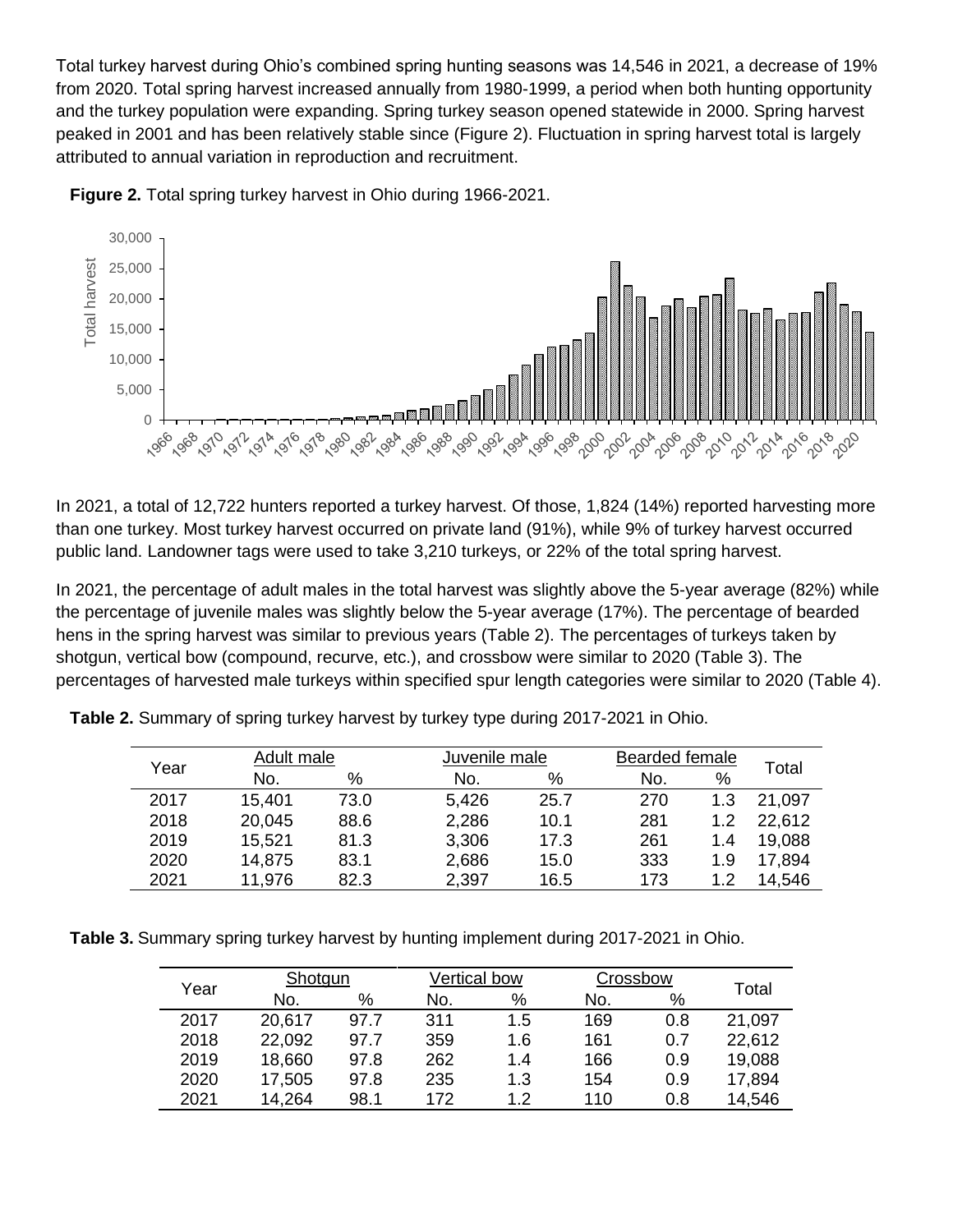|  |  | Table 4. Summary of reported spur length for male turkeys harvested in Ohio during 2017-2021. |
|--|--|-----------------------------------------------------------------------------------------------|
|  |  |                                                                                               |

| Year |       | 1/2 inch or less |       | $>1/2$ inch but $<$ 1 inch |        | 1 inch or greater |        |  |
|------|-------|------------------|-------|----------------------------|--------|-------------------|--------|--|
|      | No.   | %                | No.   | %                          | No.    | $\%$              | Total  |  |
| 2017 | 6,048 | 29.0             | 4,604 | 22.1                       | 10,214 | 49.0              | 20,866 |  |
| 2018 | 2,817 | 12.6             | 6,511 | 29.1                       | 13,019 | 58.3              | 22,347 |  |
| 2019 | 3,758 | 20.0             | 4,066 | 21.6                       | 11,003 | 58.4              | 18,827 |  |
| 2020 | 3,369 | 18.8             | 4,102 | 22.9                       | 10,423 | 58.2              | 17,894 |  |
| 2021 | 2,720 | 18.9             | 3,229 | 22.5                       | 8,424  | 58.6              | 14,373 |  |

Hunters checked 1,463 turkeys during the two-day youth season in 2021, a 12% decrease from 2020 (1,865). The youth season accounted for 10% of the total spring harvest in 2021. Turkeys taken opening day of the regular season in the south zone (April 24) accounted for 17% of the total spring harvest. Approximately 46% of the total spring harvest occurred during the first week of the regular season in the south zone (April 24-30). Spikes in harvest were apparent on weekends throughout the season (Figure 3).





Approximately 19%, 21% and 21% of resident, nonresident and youth spring turkey permits, respectively, resulted in a reported harvest during 2021. Reduced cost permit holders were slightly less successful (16%) while only 4% of free permits resulted in a reported harvest. The percentage of reported harvest for each permit type except nonresident permits decreased from 2020 to 2021. We cannot determine landowner success rate since permits are only issued to landowners that report a harvest.

|  | Table 4. Spring turkey permit success rate (%) during 2017-2021 in Ohio. |  |  |
|--|--------------------------------------------------------------------------|--|--|
|  |                                                                          |  |  |

| Year | Resident | Nonresident | Youth | Reduced<br>cost | Free |
|------|----------|-------------|-------|-----------------|------|
| 2017 | 27.1     | 28.3        | 27.4  | 21.5            | 5.6  |
| 2018 | 29.0     | 33.7        | 28.1  | 24.3            | 5.1  |
| 2019 | 25.1     | 26.5        | 23.5  | 20.4            | 4.8  |
| 2020 | 20.2     | 19.4        | 22.5  | 17.2            | 4.9  |
| 2021 | 18.9     | 20.7        | 20.9  | 16.1            | 3.6  |

Counties in eastern Ohio reported the highest turkey harvest in the state in 2021. The top counties were Columbiana (454), Belmont (444), Meigs (437), and Tuscarawas (417; Figure 3).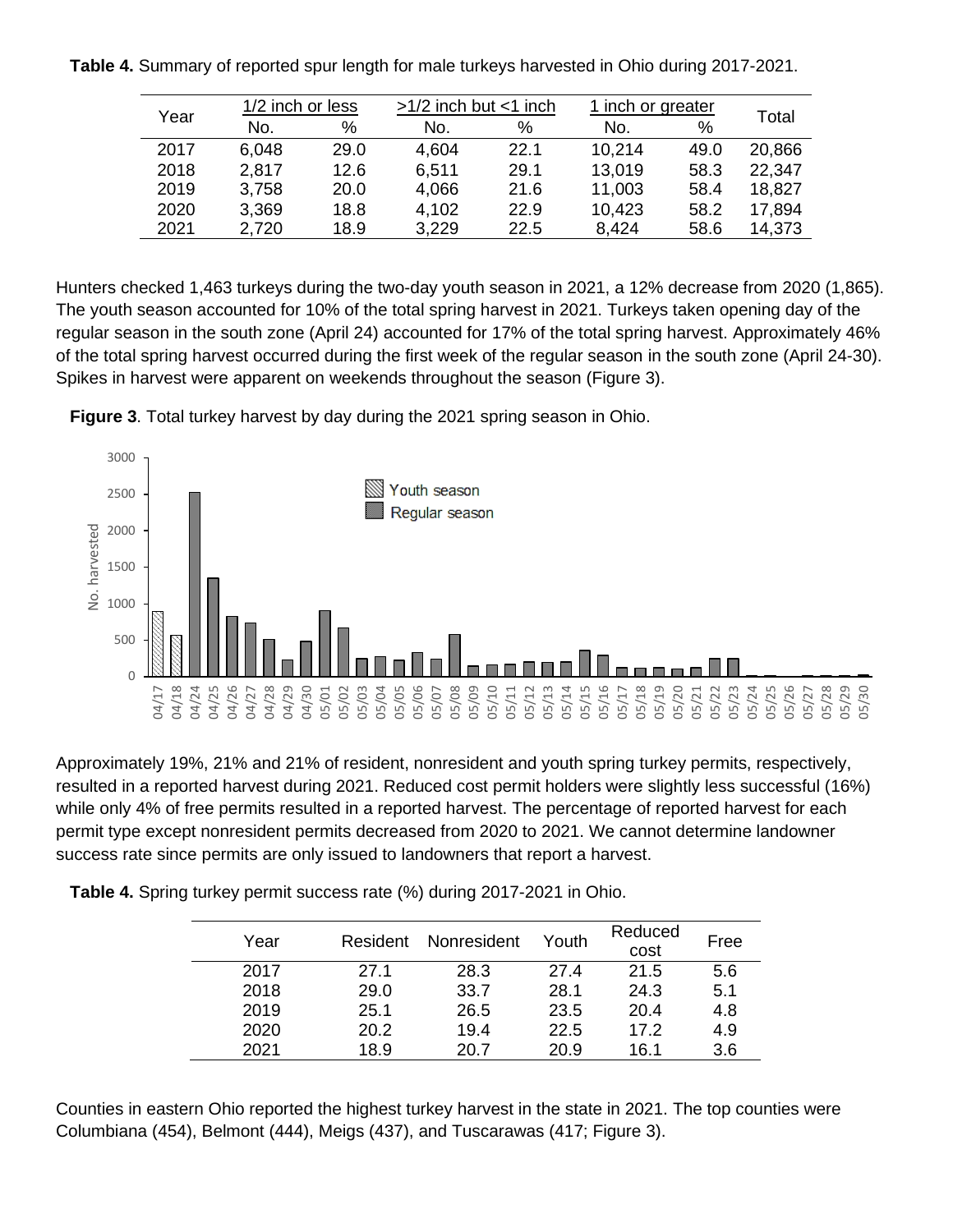**Figure 3.** Total spring wild turkey harvest by Ohio county during 2021.

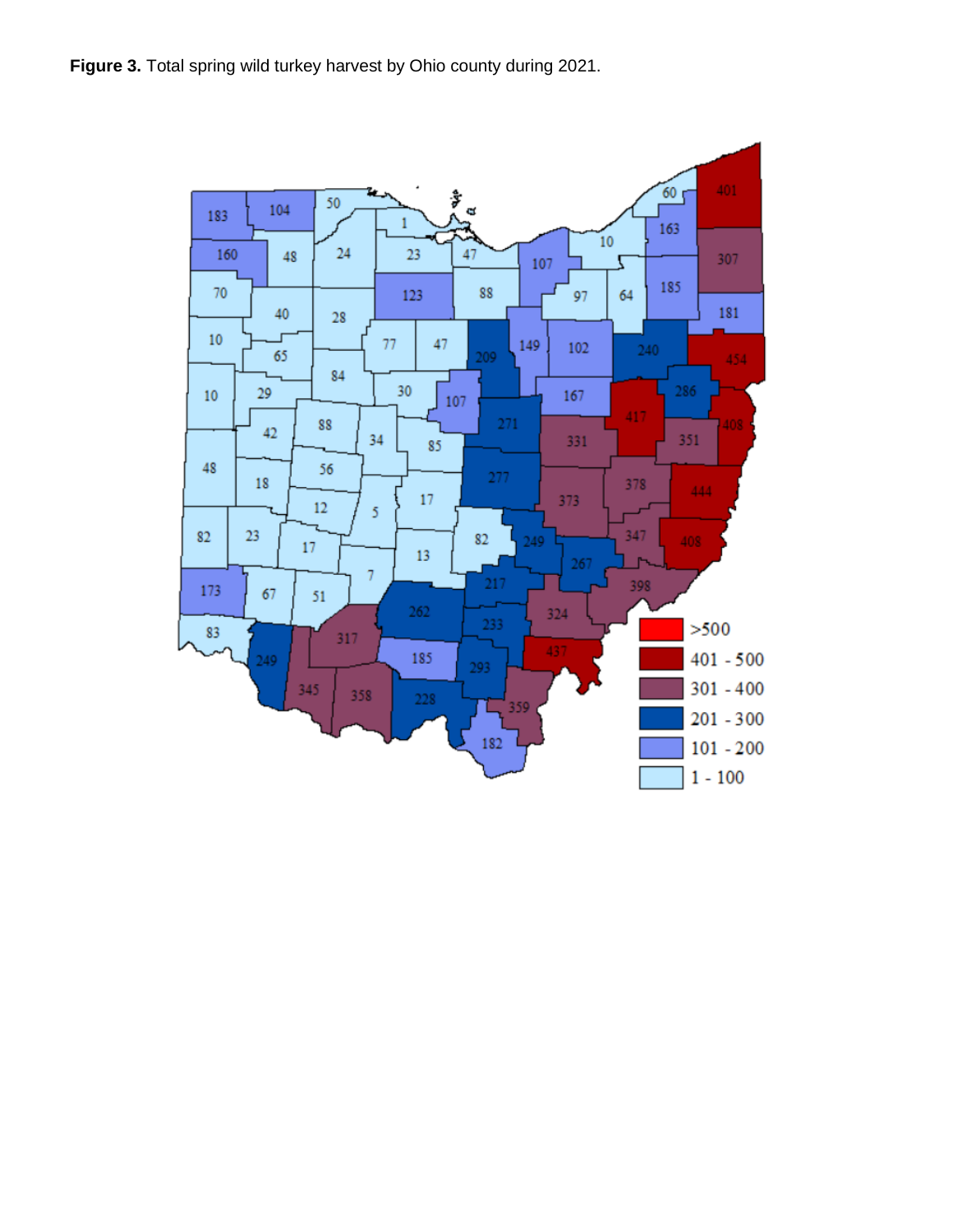|               | Adult | Juvenile       | <b>Bearded</b> | <b>TOTAL</b><br>County | Adult              | Juvenile     | <b>Bearded</b>   |                  |              |
|---------------|-------|----------------|----------------|------------------------|--------------------|--------------|------------------|------------------|--------------|
| County        | Male  | Male           | Female         |                        |                    | Male         | Male             | Female           | <b>TOTAL</b> |
| Adams         | 322   | 35             | $\mathbf{1}$   | 358                    | Licking            | 213          | 61               | 3                | 277          |
| Allen         | 55    | 10             | 0              | 65                     | Logan              |              | 35               | 4                | 88           |
| Ashland       | 108   | 37             | 4              | 149                    | Lorain             | 83           | 21               | 3                | 107          |
| Ashtabula     | 275   | 119            | 7              | 401                    | Lucas              | 41           | 9                | $\boldsymbol{0}$ | 50           |
| Athens        | 293   | 30             | 1              | 324                    | Madison            | 4            | $\mathbf{1}$     | $\boldsymbol{0}$ | 5            |
| Auglaize      | 21    | $\overline{7}$ | 1              | 29                     | Mahoning           | 147          | 34               | $\boldsymbol{0}$ | 181          |
| Belmont       | 396   | 46             | $\overline{2}$ | 444                    | Marion             | 20           | 9                | $\mathbf{1}$     | 30           |
| <b>Brown</b>  | 290   | 53             | $\overline{2}$ | 345                    | Medina             | 75           | 20               | 2                | 97           |
| <b>Butler</b> | 152   | 18             | 3              | 173                    | Meigs              | 390          | 45               | 2                | 437          |
| Carroll       | 233   | 52             | 1              | 286                    | Mercer             | 10           | $\mathbf 0$      | $\boldsymbol{0}$ | 10           |
| Champaign     | 41    | 13             | $\overline{2}$ | 56                     | Miami              | 14           | $\overline{4}$   | $\boldsymbol{0}$ | 18           |
| Clark         | 11    | $\mathbf 1$    | 0              | 12                     | Monroe             | 369          | 37               | 2                | 408          |
| Clermont      | 205   | 44             | 0              | 249                    | Montgomery         | 22           | $\mathbf{1}$     | $\boldsymbol{0}$ | 23           |
| Clinton       | 41    | 8              | 2              | 51                     | Morgan             | 227          | 40               | $\boldsymbol{0}$ | 267          |
| Columbiana    | 404   | 44             | 6              | 454                    | Morrow             | 75           | 32               | $\boldsymbol{0}$ | 107          |
| Coshocton     | 262   | 65             | 4              | 331                    | Muskingum          | 306          | 64               | 3                | 373          |
| Crawford      | 41    | 6              | 0              | 47                     | Noble              | 297          | 44               | 6                | 347          |
| Cuyahoga      | 8     | $\overline{2}$ | 0              | 10                     | Ottawa             | $\mathbf{1}$ | $\mathbf 0$      | $\pmb{0}$        | $\mathbf{1}$ |
| Darke         | 40    | 8              | 0              | 48                     | Paulding           | 52           | 17               | $\mathbf{1}$     | 70           |
| Defiance      | 124   | 32             | 4              | 160                    | Perry              | 211          | 37               | $\mathbf{1}$     | 249          |
| Delaware      | 65    | 20             | 0              | 85                     | Pickaway           | 10           | $\overline{2}$   | $\mathbf{1}$     | 13           |
| Erie          | 35    | 12             | 0              | 47                     | Pike               | 173          | 10               | $\overline{c}$   | 185          |
| Fairfield     | 68    | 14             | 0              | 82                     | Portage            | 126          | 56               | 3                | 185          |
| Fayette       | 6     | $\mathbf{1}$   | 0              | 7                      | Preble             | 64           | 17               | $\mathbf{1}$     | 82           |
| Franklin      | 14    | 3              | 0              | 17                     | Putnam             | 26           | 12               | 2                | 40           |
| Fulton        | 81    | 21             | 2              | 104                    | Richland           | 160          | 46               | 3                | 209          |
| Gallia        | 310   | 47             | $\overline{2}$ | 359                    | Ross               | 228          | 34               | $\boldsymbol{0}$ | 262          |
| Geauga        | 121   | 39             | 3              | 163                    | Sandusky           | 12           | 11               | 0                | 23           |
| Greene        | 16    | 1              | 0              | 17                     | Scioto             | 210          | 18               | 0                | 228          |
| Guernsey      | 308   | 64             | 6              | 378                    | Seneca             | 91           | 24               | 8                | 123          |
| Hamilton      | 75    | 8              | 0              | 83                     | Shelby             | 24           | 18               | $\boldsymbol{0}$ | 42           |
| Hancock       | 21    | 7              | 0              | 28                     | <b>Stark</b>       | 186          | 51               | 3                | 240          |
| Hardin        | 59    | 24             | 1              | 84                     | Summit             | 52           | 10               | $\overline{c}$   | 64           |
| Harrison      | 307   | 40             | 4              | 351                    | Trumbull           | 211          | 84               | 12               | 307          |
| Henry         | 28    | 19             | 1              | 48                     | Tuscarawas         | 331          | 80               | 6                | 417          |
| Highland      | 255   | 57             | 5              | 317                    | Union              | 26           | 8                | 0                | 34           |
| Hocking       | 187   | 30             | 0              | 217                    | Van Wert           | 6            | $\overline{4}$   | 0                | 10           |
| Holmes        | 117   | 45             | 5              | 167                    | Vinton             | 213          | 20               | 0                | 233          |
| Huron         | 62    | 23             | 3              | 88                     | Warren             | 48           | 18               | $\mathbf{1}$     | 67           |
| Jackson       | 262   | 28             | 3              | 293                    | Washington         | 366          | 27               | 5                | 398          |
| Jefferson     | 374   | 28             | 6              | 408                    | Wayne              | 73           | 28               | $\mathbf{1}$     | 102          |
| Knox          | 217   | 49             | 5              | 271                    | Williams           | 139          | 44               | $\boldsymbol{0}$ | 183          |
| Lake          | 45    | 12             | 3              | 60                     | Wood               | 18           | $\boldsymbol{6}$ | $\pmb{0}$        | 24           |
| Lawrence      | 163   | 17             | $\overline{2}$ | 182                    | Wyandot            | 56           | 19               | $\overline{2}$   | 77           |
|               |       |                |                |                        | <b>State Total</b> | 11,976       | 2,397            | 173              | 14,546       |

**Appendix A**. Spring wild turkey harvest totals for Ohio counties in 2021.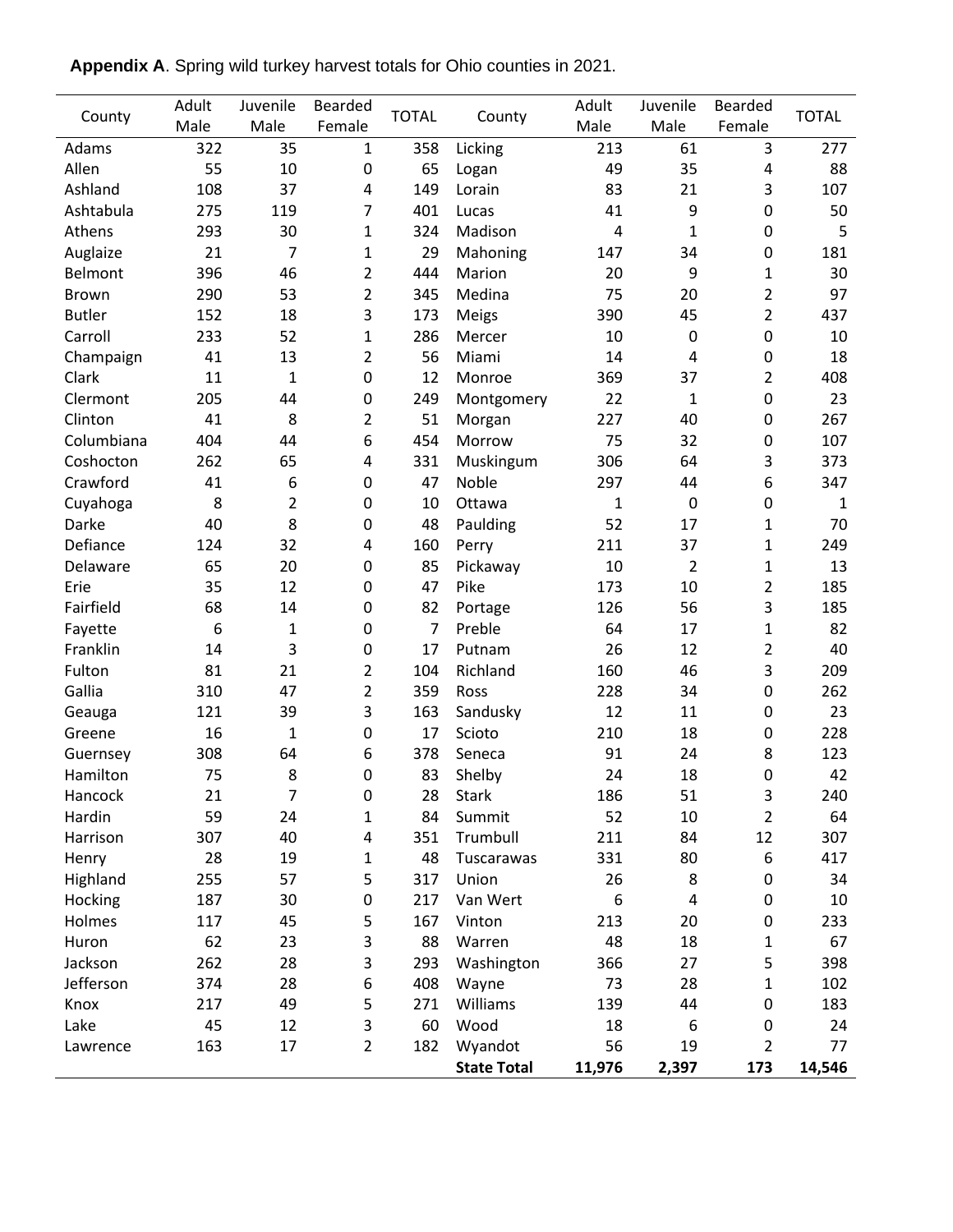| Appendix B. Ohio's spring wild turkey season dates, permits sold, and total harvest, 1966-2021. |  |  |  |
|-------------------------------------------------------------------------------------------------|--|--|--|
|                                                                                                 |  |  |  |

|                   | y. יי ישט טיייט. | $\cdots$         | $\sim$                  | onnico ooid, and total narvoot, |                           |                            |
|-------------------|------------------|------------------|-------------------------|---------------------------------|---------------------------|----------------------------|
| Year              | Season Dates     | Open<br>Counties |                         | Bag Limit Permit Fee            | Permits<br><b>Issueda</b> | Total Harvest <sup>b</sup> |
| 1966              | $05/04 - 05/07$  | 9                |                         | Free                            | 500                       | 12                         |
| 1967              | $05/03 - 05/06$  | $\boldsymbol{9}$ |                         | Free                            | 898                       | 18                         |
| 1968              | $05/08 - 05/11$  | $\boldsymbol{9}$ |                         | Free                            | 914                       | 20                         |
| 1969              | $05/07 - 05/10$  | $\boldsymbol{9}$ | 1                       | Free                            | 945                       | 37                         |
| 1970              | $04/29 - 05/02$  | 14               | 1                       | Free                            | 909                       | 30                         |
|                   |                  |                  |                         |                                 |                           |                            |
|                   | $05/06 - 05/09$  |                  |                         |                                 | 896                       | 36                         |
| 1971              | $04/28 - 05/01$  | 14               | 1                       | Free                            | 1,000                     | 37                         |
|                   | $05/05 - 05/08$  |                  |                         |                                 | 1,000                     | 17                         |
| 1972              | $05/03 - 05/06$  | 14               | 1                       | \$5.35                          | 917                       | 32                         |
|                   | $05/10 - 05/13$  |                  |                         |                                 | 881                       | 25                         |
| 1973              | $05/02 - 05/05$  | 14               | 1                       | \$5.35                          | 1,034                     | 39                         |
|                   | $05/09 - 05/12$  |                  |                         |                                 | 1,034                     | 32                         |
| 1974              | $05/01 - 05/04$  | 14               | 1                       | \$10.50                         | 999                       | 61                         |
|                   | $05/08 - 05/11$  |                  |                         |                                 | 184                       | 10                         |
|                   |                  | 14               |                         |                                 | 996                       | 75                         |
| 1975              | $04/28 - 05/03$  |                  | 1                       | \$10.50                         |                           |                            |
|                   | $05/05 - 05/10$  |                  |                         |                                 | 267                       | 19                         |
| 1976              | $04/26 - 05/08$  | 14               | 1                       | \$10.50                         | 1,471                     | 139                        |
| 1977              | $05/02 - 05/14$  | 14               | 1                       | \$10.50                         | 1,751                     | 137                        |
| 1978              | $05/01 - 05/13$  | 18               | 1                       | \$10.50                         | 2,000                     | 147                        |
| 1979              | $04/30 - 05/12$  | 18               |                         | \$10.50                         | 2,000                     | 265                        |
| 1980              | $04/21 - 05/03$  | 20               |                         | \$10.75                         | 2,097                     | 387                        |
| 1981              | $04/27 - 05/09$  | 20               |                         | \$10.75                         | 3,458                     | 577                        |
| 1982              | $04/26 - 05/08$  | 20               |                         | \$10.75                         | 4,262                     | 651                        |
| 1983              | $04/25 - 05/07$  | 21               |                         | \$10.75                         | 5,141                     | 764                        |
|                   |                  |                  |                         |                                 |                           |                            |
| 1984              | $04/23 - 05/12$  | 31               |                         | \$10.75                         | 6,935                     | 1,233                      |
| 1985              | $04/22 - 05/11$  | 31               |                         | \$10.75                         | 10,084                    | 1,583                      |
| 1986              | $04/28 - 05/17$  | 31               | 1                       | \$10.75                         | 11,913                    | 1,816                      |
| 1987              | $04/27 - 05/16$  | 32               | 1                       | \$10.75                         | 13,396                    | 2,268                      |
| 1988              | $04/25 - 05/14$  | 32               | 1                       | \$11.00                         | 16,208                    | 2,629                      |
| 1989              | $04/24 - 05/13$  | 36               |                         | \$11.00                         | 18,887                    | 3,171                      |
| 1990              | $04/23 - 05/12$  | 37               |                         | \$16.00                         | 19,613                    | 4,096                      |
| 1991              | $04/22 - 05/11$  | 38               |                         | \$16.00                         | 22,898                    | 5,009                      |
| 1992              | $04/27 - 05/16$  | 38               | 1                       | \$16.00                         | 28,974                    | 5,678                      |
| 1993              | $04/26 - 05/15$  | 42               | 1                       | \$16.00                         | 29,538                    | 7,470                      |
|                   |                  |                  | $\overline{\mathbf{c}}$ | \$32.00                         | 4,106                     |                            |
| 1994              | $04/25 - 05/14$  |                  |                         |                                 |                           |                            |
|                   |                  | 44               | 1                       | \$16.00                         | 29,334                    | 9,098                      |
|                   |                  |                  | $\overline{c}$          | \$32.00                         | 5,187                     |                            |
| 1995              | $04/24 - 05/13$  | 44               | 1                       | \$20.00                         | 30,837                    | 10,892                     |
|                   |                  |                  | 2                       | \$40.00                         | 6,136                     |                            |
| 1996              | $04/22 - 05/11$  | 46               | 1                       | \$20.00                         | 31,003                    | 12,098                     |
|                   |                  |                  | $\overline{c}$          | \$40.00                         | 7,700                     |                            |
| 1997              | $04/28 - 05/17$  | 47               | 1                       | \$20.00                         | 30,511                    | 12,393                     |
|                   |                  |                  | $\overline{c}$          | \$40.00                         | 8,130                     |                            |
| 1998              | $04/27 - 05/16$  | 50               | $\mathbf{1}$            | \$20.00                         | 31,037                    | 13,251                     |
|                   |                  |                  | $\overline{\mathbf{c}}$ | \$40.00                         | 8,133                     |                            |
| 1999              | $04/26 - 05/16$  | 57               | $\mathbf 1$             | \$20.00                         |                           |                            |
|                   |                  |                  |                         |                                 | 42,363                    | 14,419                     |
|                   |                  |                  | 2                       | \$40.00                         | 7,846                     |                            |
| 2000              | $04/24 - 05/14$  | 88               | 1                       | \$20.00                         | 49,982                    | 20,276                     |
|                   |                  |                  | $\overline{c}$          | \$40.00                         | 9,720                     |                            |
| 2001              | $04/23 - 05/13$  | 88               | 1                       | \$20.00                         | 54,841                    | 26,156                     |
|                   |                  |                  | 2                       | \$40.00                         | 11,092                    |                            |
| 2002              | $04/22 - 05/19$  | 88               | 1                       | \$20.00                         | 48,821                    | 22,190                     |
|                   |                  |                  | $\boldsymbol{2}$        | \$40.00                         | 24,633                    |                            |
| 2003 <sup>c</sup> | $04/28 - 05/25$  | 88               | $\overline{c}$          | \$20.00                         | 94,989                    | 20,368                     |
| 2004              | $04/26 - 05/23$  | 88               | $\overline{\mathbf{c}}$ | \$24.00                         | 74,119                    | 16,927                     |
| 2005              | $04/18 - 05/15$  | 88               | $\overline{c}$          | \$24.00                         | 85,053                    |                            |
|                   |                  |                  |                         |                                 |                           | 18,833                     |
| 2006              | $04/24 - 05/21$  | 88               | $\overline{2}$          | \$24.00                         | 85,248                    | 20,023                     |